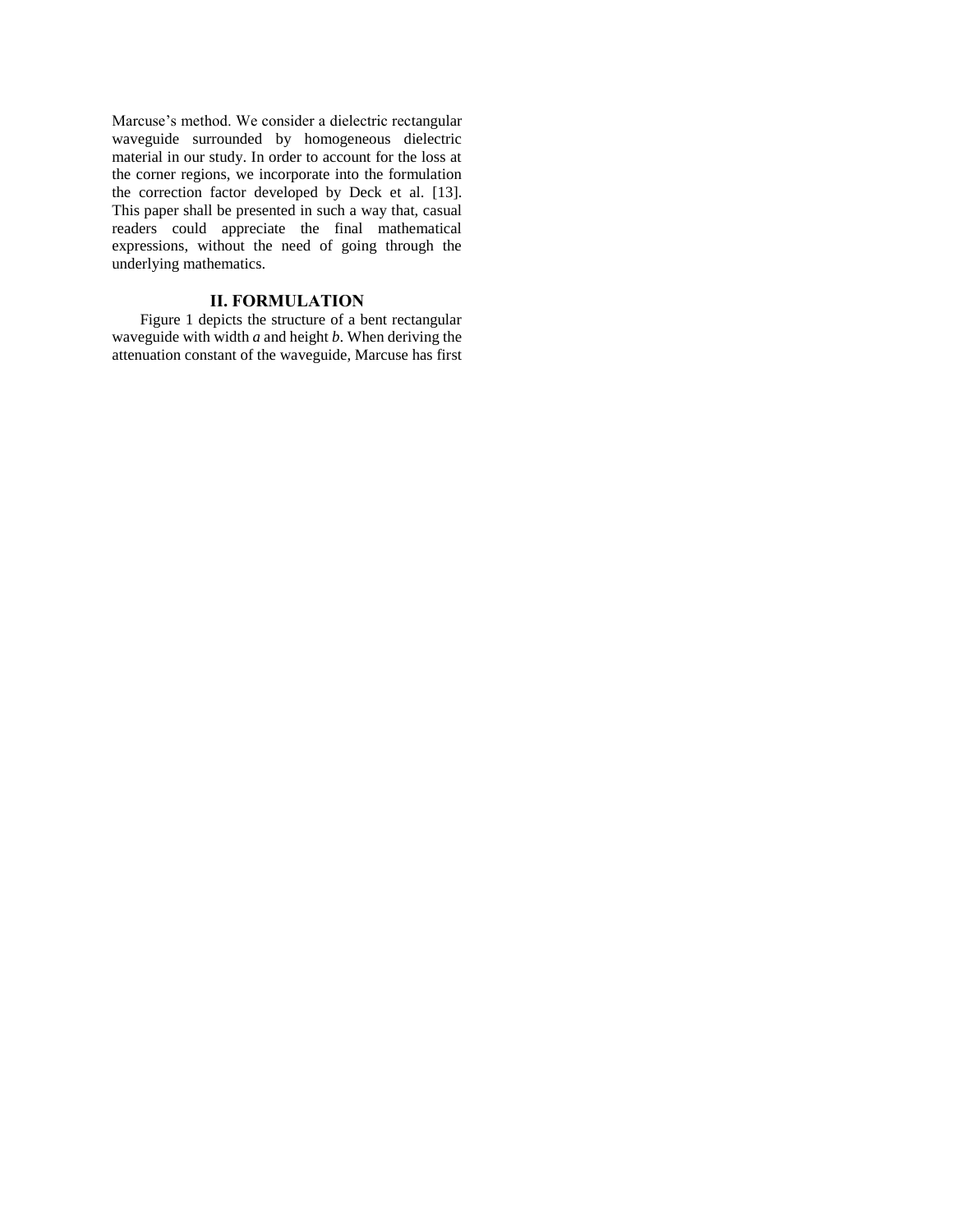$$
k_{y} = \frac{\pi}{b} \left( \frac{m_{1}^{2} b \sqrt{n_{1}^{2} - n_{2}^{2}}}{m_{1}^{2} b \sqrt{n_{1}^{2} - n_{2}^{2}} + n_{2}^{2} \lambda} \right).
$$
 (7)

The total bending loss *ΛT* can therefore be determined by including the additional loss found in (6) with the loss in (2), i.e.,  $A_T = A + \Delta A$ .

## **III. RESULTS AND DISCUSSION**

We compute the loss in a  $2.4 \times 1.3$  mm<sup>2</sup> silicon rectangular waveguide, with bending radius  $R = 1$  mm. The conductivities of silicon and the surrounding medium are given as  $4.33 \times 10^{-4}$  S/m and  $8.0 \times 10^{-15}$  S/m, respectively. To validate the closed-form formulations presented here, we compare the computed results with the S21 parameters found from the Finite Element Method (FEM). The results from FEM are simulated from Ansoft's High Frequency Structure Simulator HFSS. Since S21 accounts for the total loss in the waveguide, we have incorporated the total dielectric loss  $\alpha$ <sub>z</sub>, i.e., the imaginary component of (3) together with the bending loss in (2) during comparison. When calculating the loss, we have set  $m = 1$  and  $n = 0$  for the dominant TE mode. It is worthwhile noting that, the loss in a practical waveguide may also be contributed from the imperfection of the waveguide structure. Since the work presented here is a theoretical exercise, such loss has therefore been neglected.

Figure 2 depicts the comparison of loss between our computed result and that obtained from HFSS. It can be seen from the figure that although the curves agree somewhat with each other, the loss from the computed result has clearly been underestimated. The average error with reference to the FEM result  $\varepsilon_{ave} = 60.17\%$ . Since Marcuse has neglected the presence of the electric field in the *x* direction  $E_x$ , the loss of the  $E^x$  mode has not been taken into account. As shown in [6], the modes propagating in a dielectric waveguide are degenerate – both  $E^y$  and  $E^x$  modes exist concurrently and that the propagation constants of both modes are similar to each other. Figure 3 shows the total loss (i.e., the addition of dielectric and bending losses) when both  $E^x$  and  $E^y$ modes are taken into account. It can be observed from Fig. 4 that the electric fields of the  $E^x$  and  $E^y$  modes are orthogonal to each other. Despite their direction of polarizations, however, the profiles exhibited by both modes are qualitatively similar to each other [3]. Here, we have taken the bending loss exhibited by the  $E^x$  mode to be identical with that by  $E<sup>y</sup>$ . The result turns out to be in closer agreement with that obtained from the FEM method, although discrepancy between the results is still apparent ( $\varepsilon_{ave}$  = 44.53%). Figure 5 shows the final result when the corner field correction factor ∆*Λ* has been included into our calculation. By considering the loss at the four edges of the waveguide, it can be observed from the figure that the result improves significantly, with

the computed result approaches that of the simulation (*εave* = 21.27%).



Fig. 2. Loss of a bent rectangular silicon waveguide, obtained from the analytical method proposed here (solid line) and the FEM (dashed line). The analytical method has only considered the dielectric loss and the bending loss from the *E*<sup>*y*</sup> mode (loss at the corner regions has been neglected).



Fig. 3. Loss of a bent rectangular silicon waveguide, obtained from the analytical method proposed here (solid line) and the FEM (dashed line). The analytical method has only considered the dielectric loss and the bending loss from the  $E^y$  and  $E^x$  modes (loss at the corner regions has been neglected).



Fig. 4. Electric field lines of: (a)  $E^x$  and (b)  $E^y$  modes at the cross section of the rectangular waveguide.